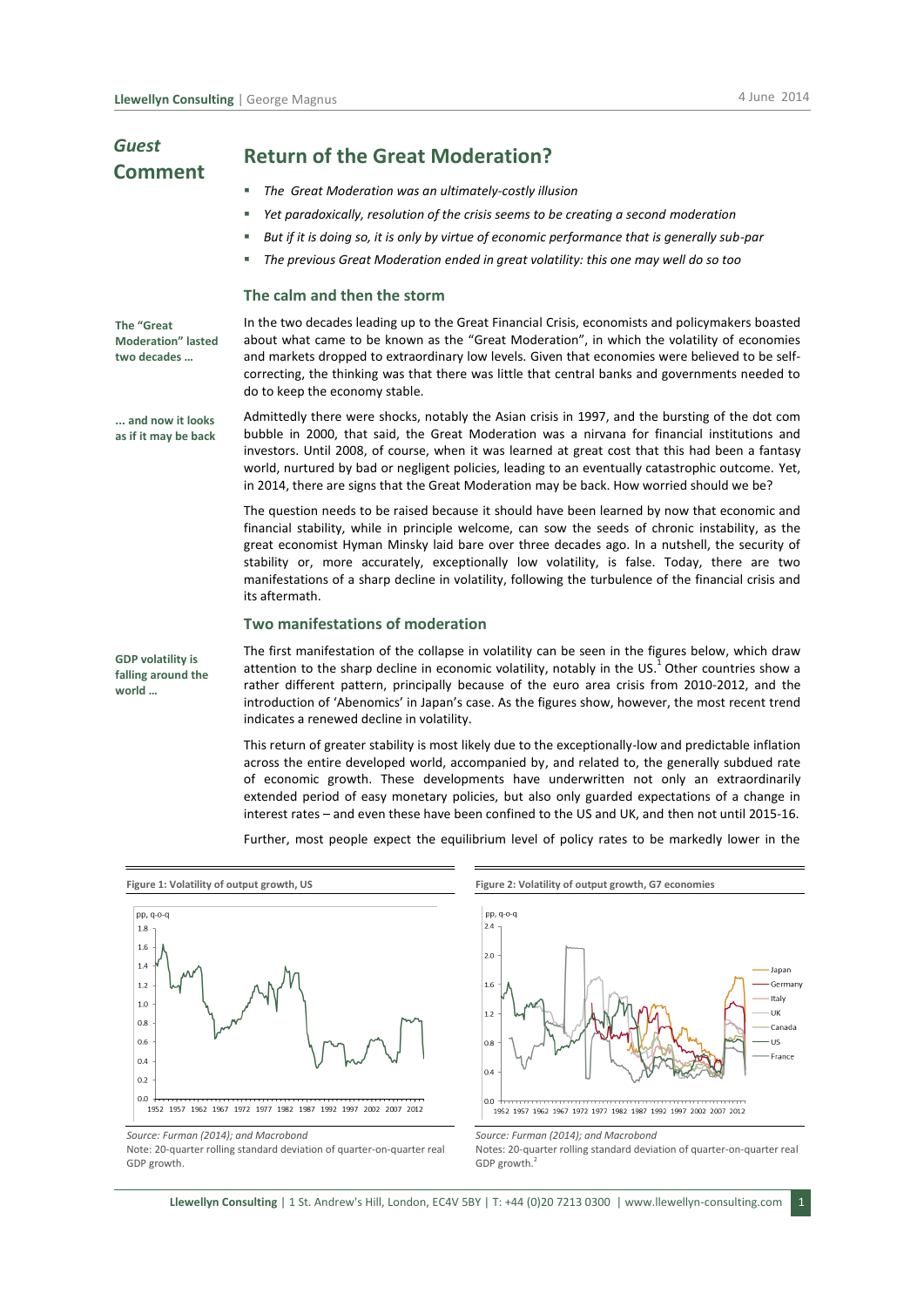future because of protracted low inflation and a decline in trend economic growth. In the euro area and Japan, the arguments for higher policy rates do not even exist yet. The European Central Bank is expected to ease policy in the near future, and could even launch its own quantitative easing later in 2014. In Japan, the Bank of Japan is expected to continue to increase asset purchases for the foreseeable future.

**The second manifestation of the collapse in volatility has** been in financial markets. Traders have become mesmerised by small changes in the values of major currencies and bond markets; and where there has been a more decisive trend – for example in emerging market currencies and bond markets early in 2014 – markets have quickly snapped back and re-stabilised. One of the most closely-watched instruments, the 10-year US Treasury bond, has so far this year moved within the very narrow range of 2.5% to 3%: by comparison, it traded between 1.6% and 3% in less than four months in 2013, and comparable trading ranges were registered in each of the years from 2008 to 2011.

European periphery government bond yields have fallen sharply as risk capital has returned to these markets, notwithstanding a plethora of observations that suggest that the economic condition of the periphery, and indeed of the euro area as a whole, remains feeble and institutionally weak. Indeed, notwithstanding continued severe economic and political dislocations in Europe, as well as also across a swathe of emerging markets, including China, Brazil, Turkey, and Thailand, low volatility has permeated all asset classes, persuading investors that it is safe to be and stay fully invested, including in the traditionally more risky financial assets.

## **Sober developed-world consequences**

No pronounced shift in economic and market sentiment seems in prospect at the moment; but the lessons of the financial crisis should not be forgotten. The seeds of instability are certainly being sown now in high yield and sovereign bond markets, where spreads have fallen back to the lows that preceded the US tapering announcement; in elevated equity markets notwithstanding continual downward revisions to future earnings prospects, in particular markets such as London property; and in many emerging markets, including China especially, where investors are blanking out a secular deterioration in economic growth and in political order. In short, macroeconomic risks are both present and, in some cases, rising.

**The US economic picture** is certainly brightening again after a significant weather-related setback in the early part of the year. But the Fed's prediction of 3.9% growth this year now seems unattainable, especially as the first quarter's 0.1% is liable to be revised down. Some of the main growth propellants have run out of fuel. The household savings rate has fallen; the best of the housing market recovery is over; the rise in capital spending is tepid; and wages and salaries are not rising much even if the growth in jobs now looks fairly steady. Markets expect the Fed to have started to raise policy rates by 2015, and the mood music on the FOMC definitely suggests that the central bank considers that a change in the monetary policy regime is appropriate.

**The UK** will likely be the fastest-growing developed economy this year, but its performance cannot be isolated from a government-nurtured housing pickup, which is widely expected to run up against stronger macro-prudential regulations, changes in government regulations, and, sooner or later, a rise in interest rates by the Bank of England. The Bank may indeed be the first major central bank to raise policy rates.

**In the euro area**, the good news is that competitiveness is rising, the region's external surplus will exceed that of China this year, and growth will be widespread. Strides have been made towards the co-ordination of fiscal policies and a form of banking union, where the ECB has taken on the mantle of bank supervisor, and embarked on a review of bank asset quality and capital adequacy. The bad news is that the tempo of growth seems set to remain anaemic.

**In southern Europe**, exceptional economic hardship and unemployment are set to persist. There are no signs that Europe is willing to embrace symmetrical economic adjustment. Creditor countries will need to make adjustments too, and the entire edifice of institutional change, including banking union, lacks commitment to joint liability and debt restructuring. Both are considered by many to be fundamental ingredients of economic healing.

**Japan's** consumption tax rise looks as though it has dented, not ended, the economic upswing, but Abenomics is not turning out to be as transformational as many had hoped, and structural reforms are proving to be every bit as elusive and difficult as expected. As yet there have been few or no initiatives to address deregulation of the country's service industries, changes in

**… as is bond yield and currency volatility**

**Yet the underlying risks are on the increase …**

**… both in the advanced economies …**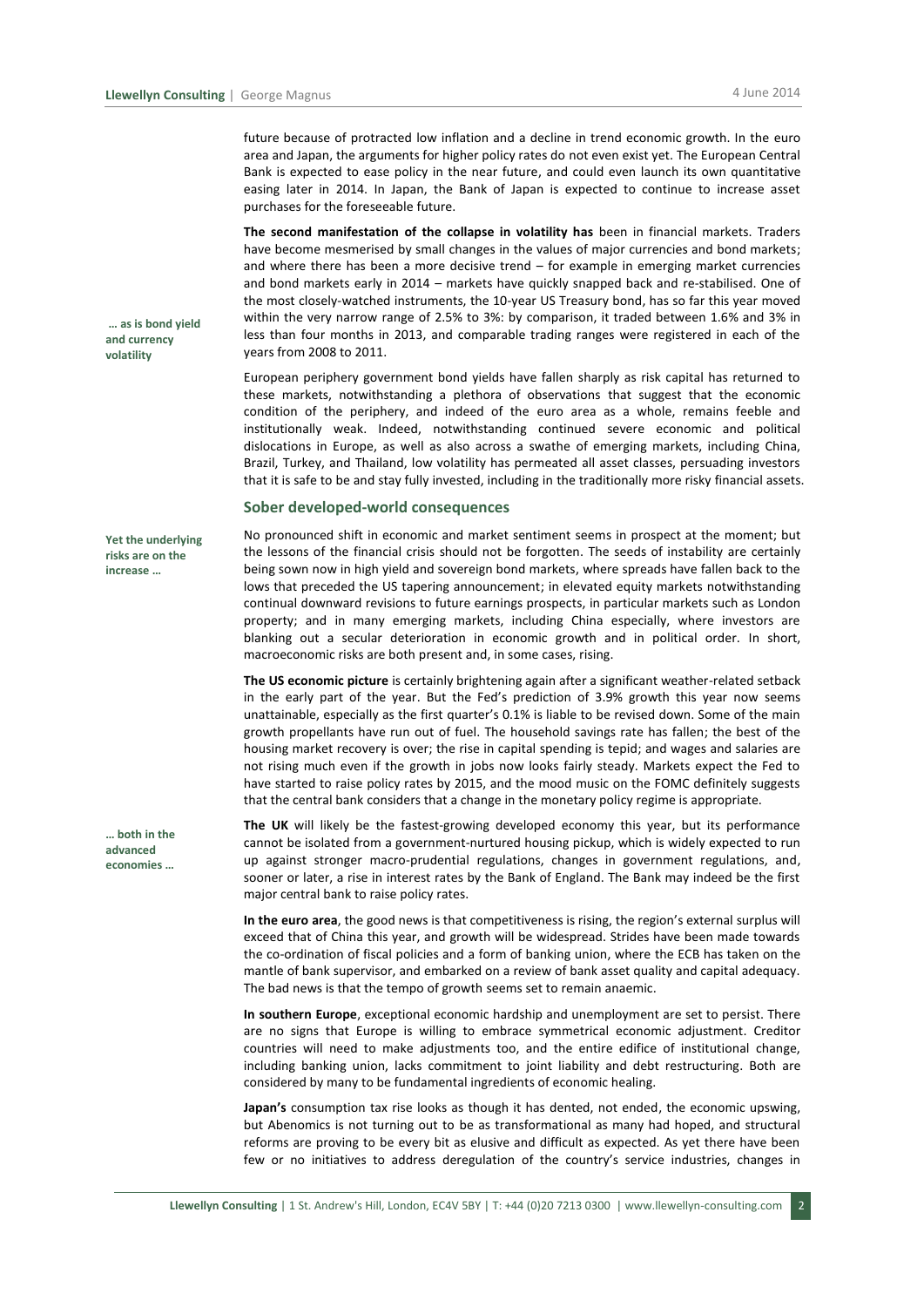corporate governance to help lower high company savings, or the two major demographic agenda items of immigration and much higher labour force participation by women. It seems only a matter of time before the Bank of Japan boosts its QE to support growth later this year, most likely in vain.

### **Difficult developing-country prospects**

**… and in the emerging world** Compounding a still-sober developed world outlook, emerging markets too are facing difficult challenges. This year their contribution to global growth is expected to drop below that of their developed peers: after accounting for 75-80% of global growth in 2011-13, the contribution of emerging and developing countries is expected to slip back in 2014-2015 to around three-fifths. This slippage looks more than cyclical. Several countries, including China, Brazil, India, Russia, Turkey, and South Africa are facing slower medium-term growth prospects, and a few have tightened monetary and financial conditions as a consequence of currency market and capital flow stresses earlier this year. Although few emerging countries face external debt and payments constraints that typified instability in the 1990s, most may struggle to live up to investor expectations about growth, and many have yet to tame strong credit creation trends that were allowed to take root in recent years.

#### **Awkward global implications**

The biggest problem for emerging countries, especially commodity producers, and for the global economy is likely to be the slowdown in China's economic growth.

**China is a particular concern …**

**China has already slowed down** from 11% or 12% to about 7%, but further weakening is in prospect as the government endeavours to rebalance the economy, tame credit creation and offbudget borrowing by local governments, and implement extensive economic reforms and changes in the governance of SOEs and local governments. The biggest immediate problem is that the property sector, investment in which has topped 15% of GDP, has lapsed into a recession from which no early escape seems likely. A shakeout in the sector is likely to last well into next year, if not beyond.

A strong anti-graft campaign, high credit costs, and an undercurrent of developing cash-flow and debt-service problems are suppressing property and other investment. So far, the government has resolved not to use credit or major infrastructure spending to reverse the economic slowdown, but real estate occupies a crucial role in the economy, accounts for about a fifth of commercial bank assets, and about two fifths of the collateral used in all loans. Consequently, the implications of the evolving property downturn, not least for government policy, need to be monitored closely.

Even were the government to decide to ease monetary and other policies, including a stillweaker renminbi, any positive effects would most likely dissipate quite quickly, and the authorities would still have to manage a complicated economic transition in which economic growth would probably slow down even more. As matters stand, economic growth could drop to 6% by the end of this year, and might well settle at 4-5% over the next few years. This need not be a disaster for China, especially if rebalancing and governance reforms were to succeed, but the implications of the transition to slower growth stand to be of huge consequence not just for China, but also for the whole of Asia and indeed the global economy.

# **Calm before the storm**

**The threat is of policy error and renewed instability**

**… as the country seeks to follow a new growth model**

> Looking ahead, the key considerations will be the reaction of markets to a growing array of regulatory strategies designed to diminish pockets of excessive risk-taking, and efforts more generally to re-establish a more 'normal' interest rate and central bank balance sheet environment. In so doing, policymakers will be operating in uncharted waters, and will have no option but to rely on trial and error as they seek to calibrate their tools with the evolving business cycle. The potential for error and related financial and macroeconomic traumas in such an environment is therefore is high.

The most obvious signs of a miscalculation are likely to be the usual suspects:

- **Sudden large-scale stock market corrections;**
- A sharp increase in credit spreads; and

Currency weakness for those economies with a significant external financing requirement.

The recent tranquillity may therefore merely prove to be the calm before the storm.  $\blacksquare$